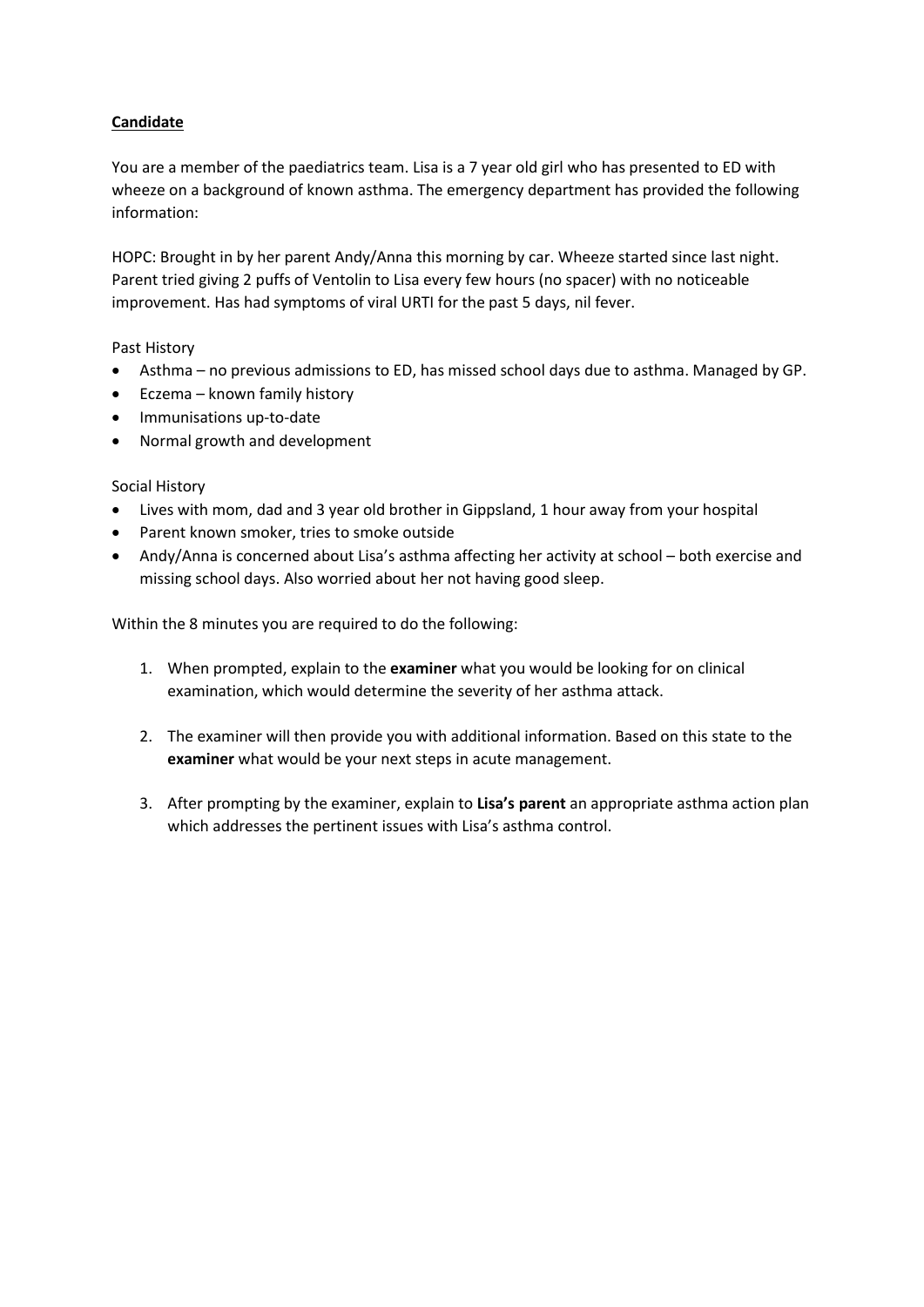# **Patient/Examiner**

The candidate has been provided the following information:

You are a member of the paediatrics team. Lisa is a 7 year old girl who has presented to ED with wheeze on a background of known asthma. The emergency department has provided the following information:

HOPC: Brought in by her parent Andy/Anna this morning by car. Wheeze started since last night. Parent tried giving 2 puffs of Ventolin to Lisa every few hours (no spacer) with no noticeable improvement. Has had symptoms of viral URTI for the past 5 days, nil fever.

### Past History

- Asthma no previous admissions to ED, has missed school days due to asthma. Managed by GP.
- Eczema known family history
- Immunisations up-to-date
- Normal growth and development

### Social History

- Lives with mom, dad and 3 year old brother in Gippsland, 1 hour away from your hospital
- Parent known smoker, tries to smoke outside
- Andy/Anna is concerned about Lisa's asthma affecting her activity at school both exercise and missing school days. Also worried about her not having good sleep.

# **There are 3 parts to this OSCE. Part 2 has an information sheet to be provided to the candidate once part 1 has been completed.**

### **Part 1**

As examiner: **"Can you outline to the examiner what you would be looking for on clinical examination to determine the severity of Lisa's asthma attack?"**

| Marks allocated | Criteria                                                                            |  |  |
|-----------------|-------------------------------------------------------------------------------------|--|--|
| /4              | Mental state - alert/agitated/drowsy                                                |  |  |
|                 | Tachycardia                                                                         |  |  |
|                 | Work of breathing<br>٠                                                              |  |  |
|                 | Tachypnoea                                                                          |  |  |
|                 | <b>Tracheal Tug</b>                                                                 |  |  |
|                 | Intercostal recession                                                               |  |  |
|                 | Subcostal recession                                                                 |  |  |
|                 | In younger cases than this – nasal flaring, grunting, head bobbing                  |  |  |
|                 | Ability to talk - sentences, phrases, single words, none<br>٠                       |  |  |
|                 |                                                                                     |  |  |
|                 | <b>Note</b>                                                                         |  |  |
|                 | O2 saturation while requiring management does not necessarily indicate              |  |  |
|                 | severity                                                                            |  |  |
|                 | Wheeze is a poor indicator of severity $-$ a silent chest in a severe case can<br>٠ |  |  |
|                 | represent very poor air entry                                                       |  |  |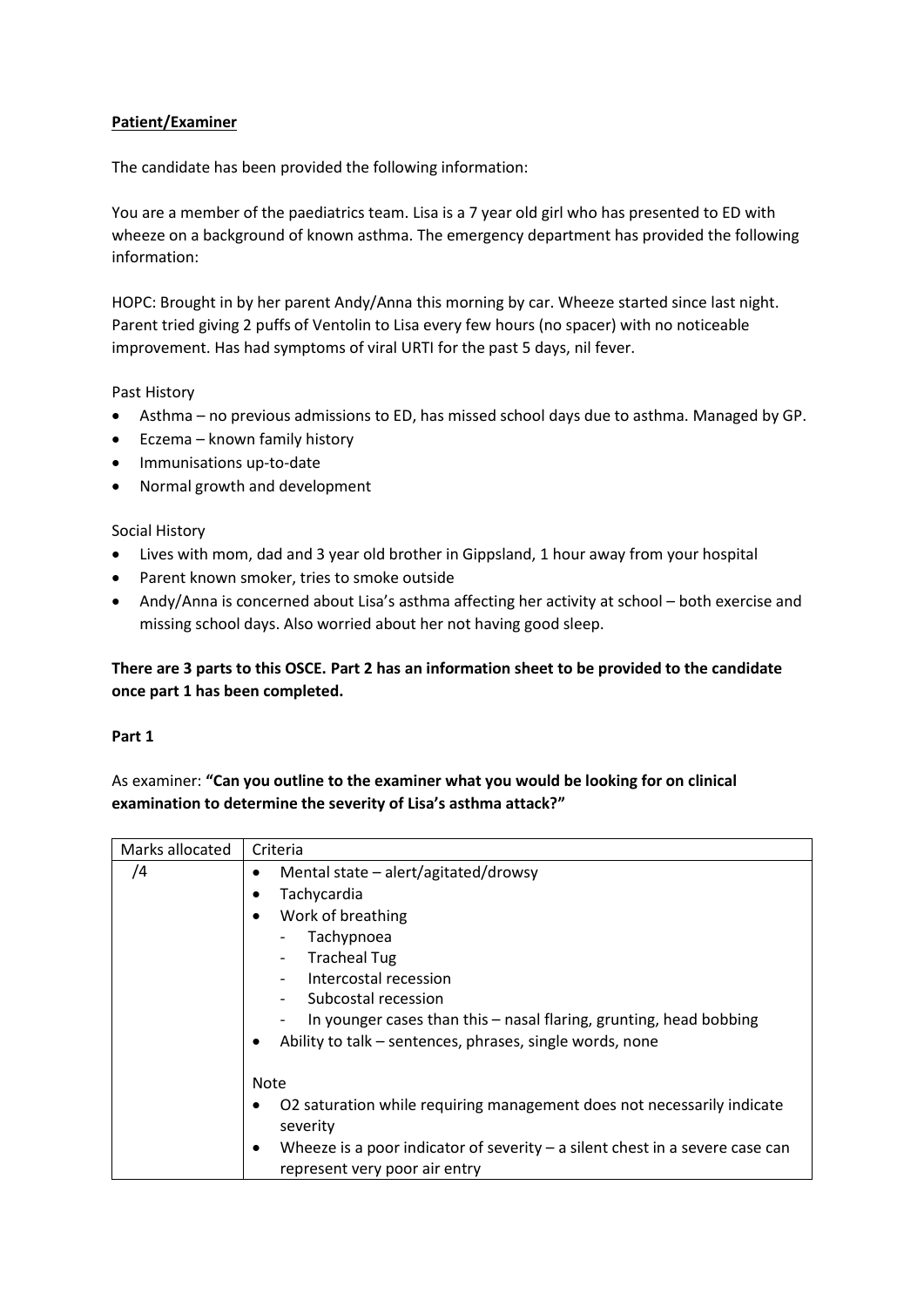Part 2

#### **Provide clinical examination information sheet to candidate**

# State **"Based on Lisa's history and the examination as provided, state to the examiner what would be your next steps in managing Lisa's acute asthma attack"**

Patient has received 12 puffs of Ventolin 10 minutes ago

HR 130 (Normal 80-130) BP Normal O2 95% RA RR 38 (normal 16-34)

- Patient is alert and orientated
- Marked difficulty in speaking words
- Demonstrates mild tracheal tug and moderate intercostal recession
- Lung Examination shows widespread polyphonic wheeze bilaterally

| <b>Marks Allocated</b> | Criteria                                                                                                                                                                                                                                                                                                                                                                                                                                                                                                                                                                                                                                       |  |  |
|------------------------|------------------------------------------------------------------------------------------------------------------------------------------------------------------------------------------------------------------------------------------------------------------------------------------------------------------------------------------------------------------------------------------------------------------------------------------------------------------------------------------------------------------------------------------------------------------------------------------------------------------------------------------------|--|--|
| /6                     | Candidate should identify this is at least a moderate and likely severe<br>attack.                                                                                                                                                                                                                                                                                                                                                                                                                                                                                                                                                             |  |  |
|                        | Patient will require admission to paediatrics<br>Oxygen therapy is only required below 92%<br>$\bullet$<br>Give salbutamol+atrovent burst<br>$\bullet$<br>Within 1 hour give 12 puffs salbutamol and 8 puffs atrovent every 20<br>minutes (as patient is >6 years old)<br>Give via MDI/spacer<br>Continue after with salbutamol as needed – every 1 hour and stretched<br>٠<br>to 3-4 hours before discharge<br>Give oral prednisolone<br>$\bullet$<br>2mg/kg for first dose, then 1mg/kg for next 2 days<br>If patient is still unresponsive and/or condition deteriorates, consider IV<br>MgSO4 and calling senior staff and ICU involvement |  |  |
|                        | <b>Note</b><br>Candidate should not recommend CXR or bloods unless there is pertinent<br>$\bullet$                                                                                                                                                                                                                                                                                                                                                                                                                                                                                                                                             |  |  |
|                        | indication to consider alternative diagnosis                                                                                                                                                                                                                                                                                                                                                                                                                                                                                                                                                                                                   |  |  |
|                        | When properly used, spacer is just as effective as nebulised form (use<br>$\bullet$<br>nebulised if they need O2 hudson mask at same time)                                                                                                                                                                                                                                                                                                                                                                                                                                                                                                     |  |  |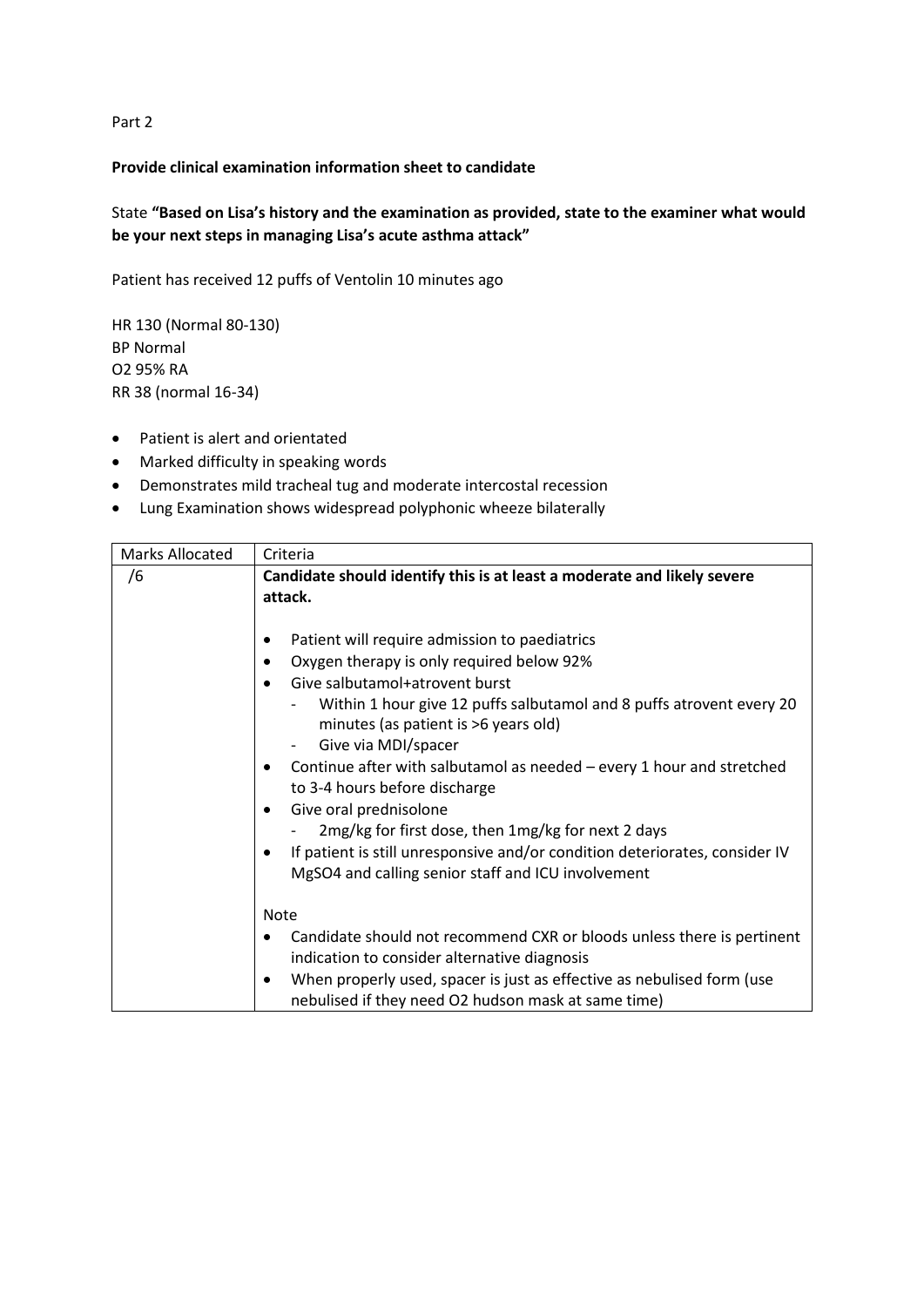Part 3

State to candidate **"Now that Lisa's asthma attack has settled, explain to Lisa's parent your asthma action plan that addresses Lisa's specific issues with asthma control"**

| Marks allocated | Criteria                                                           |  |
|-----------------|--------------------------------------------------------------------|--|
| /8              | Recognition of symptoms                                            |  |
|                 | Wheezing/chest tightness/shortness of                              |  |
|                 | breath                                                             |  |
|                 | Should address that sleep disturbance and<br>$\bullet$             |  |
|                 | night cough also constitutes an asthma                             |  |
|                 | attack                                                             |  |
|                 | Correct dose of ventolin                                           |  |
|                 | As required by asthma symptoms, not a<br>daily dose                |  |
|                 | Mild 2 puffs Ventolin or more severe 12<br>$\bullet$               |  |
|                 | puffs Ventolin (for >6 years old), trial every                     |  |
|                 | 15-30 minutes                                                      |  |
|                 | Recommend spacer                                                   |  |
|                 | State will be taught with asthma education                         |  |
|                 | When to present to doctor and emergency                            |  |
|                 | If concerned or worried<br>$\bullet$                               |  |
|                 | Poor response<br>٠                                                 |  |
|                 | Requiring Ventolin <3 hourly<br>٠                                  |  |
|                 | Wheeze >24 hours<br>$\bullet$                                      |  |
|                 | Recommend ambulance                                                |  |
|                 | Consider giving prednisolone instructions for                      |  |
|                 | home (as family lives 1 hour away from                             |  |
|                 | hospital)                                                          |  |
|                 | 1mg/kg 3 days                                                      |  |
|                 | Exercise                                                           |  |
|                 | If Lisa is having known exercise difficulty                        |  |
|                 | due to asthma, consider giving 2<br>prophylactic puffs of ventolin |  |
|                 | Smoking                                                            |  |
|                 | Mom should stop smoking                                            |  |
|                 | Follow-up                                                          |  |
|                 | Arrange to see GP                                                  |  |
|                 | Consider referral to paediatrics outpatient<br>$\bullet$           |  |
|                 | for long-term asthma control                                       |  |
|                 | Preventer                                                          |  |
|                 | Consider daily preventer if asthma<br>$\bullet$                    |  |
|                 | symptoms continues to not be controlled                            |  |
| /2              | Communication - should explain management                          |  |
|                 | in simple terminology to patient                                   |  |

# **Total Score /20**

| Pass | <b>Borderline</b> | Fail |
|------|-------------------|------|
|      |                   |      |